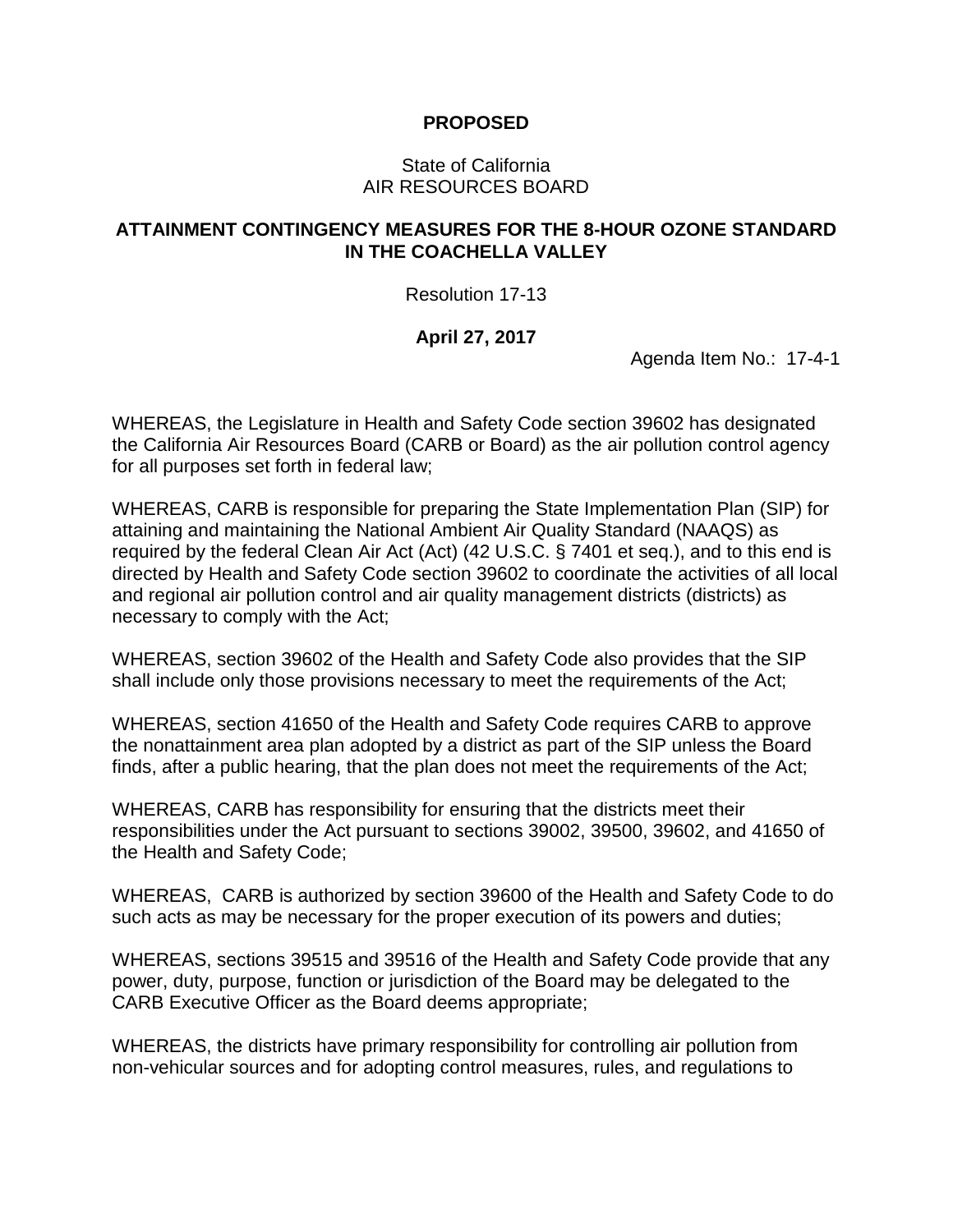attain the NAAQS within their boundaries pursuant to sections 39002, 40000, 40001, 40701, 40702, and 41650 of the Health and Safety Code;

WHEREAS, the South Coast Air Quality Management District (District) is the local air district with jurisdiction over the Riverside County portion of the Salton Sea Air Basin (Coachella Valley), pursuant to sections 40410 and 40413 of the Health and Safety Code, and California Code of Regulations, title 17, section 60104;

WHEREAS, section 40469(a) of the Health and Safety Code requires CARB to determine the adequacy of the nonattainment area plan adopted by the District to meet the requirements of State law and the federal Act;

WHEREAS, on March 27, 2008, the United States Environmental Protection Agency (U.S. EPA) strengthened the 8-hour ozone NAAQS to 75 parts per billion (ppb);

WHEREAS, on July 20, 2012, U.S. EPA designated the Coachella Valley as a Severe nonattainment area for the 75 ppb 8-hour ozone NAAQS with a 2026 attainment deadline;

WHEREAS, on March 6, 2015, U.S. EPA finalized the implementation rule (Ozone Rule) that established the planning requirements for the 75 ppb 8-hour ozone NAAQS;

WHEREAS, the Act and the Ozone Rule require ozone nonattainment area SIPs to include contingency measures for attainment;

WHEREAS, the District developed the 2016 Air Quality Management Plan (2016 AQMP) in part to meet the Coachella Valley Severe nonattainment area planning requirements for the 75 ppb 8-hour ozone NAAQS;

WHEREAS, the 2016 AQMP demonstrates the Coachella Valley will attain the 75 ppb 8-hour ozone NAAQS by 2026;

WHEREAS, the 2016 AQMP meets the requirements of the Act related to ozone for the Coachella Valley nonattainment area with the exception of attainment contingency measures;

WHEREAS, On March 23, 2017, CARB adopted the 2016 AQMP for Coachella Valley with the exception of attainment contingency measures;

WHEREAS, on March 24, 2017, CARB released the Staff Report for the Coachella Valley 8-hour Ozone Standard Attainment Contingency measures (Staff Report) for public comment;

WHEREAS, under its previous guidance, the U.S. EPA has said that contingency measures are additional measures to be implemented in the event the area fails to attain by the deadline, must be ready to be implemented upon failure to attain, and are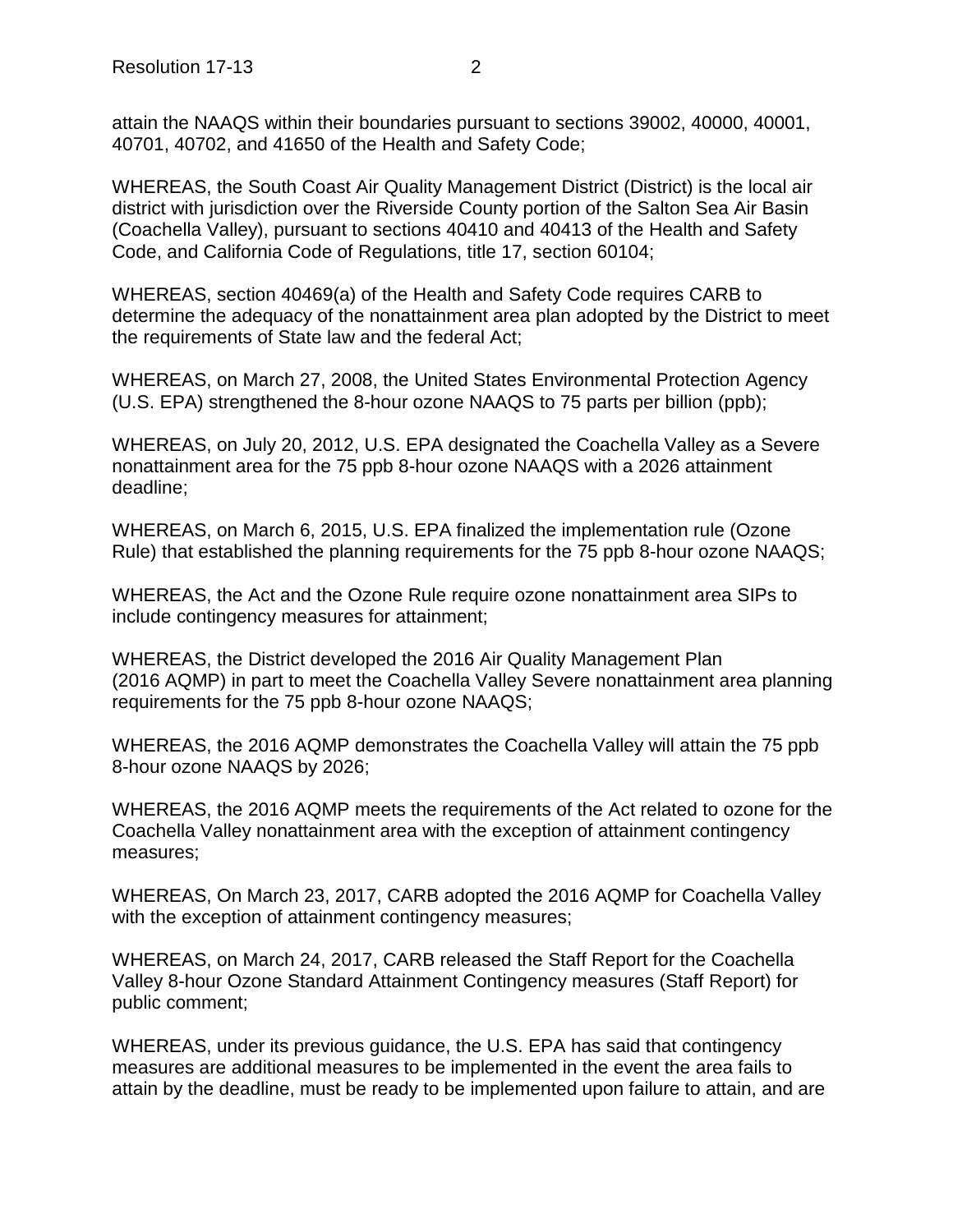to provide extra reductions that are not relied on for attainment while the implementation plan is being revised to fully address the failure, and that nothing in the Act precludes implementing such measures before they are triggered (see 79 Fed.Reg. 61799, 61816 (Oct. 15, 2014));

WHEREAS, a recent decision by the U.S. Court of Appeals for the Ninth Circuit, in *Bahr v. U.S. Environmental Protection Agency* (9th Cir. 2016) 836 F.3d 1218, addressed the U.S. EPA's previous interpretation of contingency measure requirements under the Act;

WHEREAS, the Staff Report identifies attainment contingencies of new emission reductions in the future from continued implementation of existing requirements beyond what is needed for attainment, and that will continue to accrue even if the area fails to attain, while the implementation plan is revised to address a failure to attain; and

WHEREAS, the Staff Report identifies sufficient contingency measures for attainment consistent with sections 172(c)(9) and 182(c)(9) of the Act, as interpreted by previous U.S. EPA guidance, that require contingency measures that provide extra emission reductions that go into effect without further regulatory action if an area fails to attain on time;

WHEREAS, CARB will work with U.S. EPA and the District to resolve any issues with the contingency measures identified in the Staff Report in light of *Bahr* and any revised guidance, and to submit a plan revision to U.S. EPA as appropriate;

WHEREAS, federal law set forth in section 110(I) of the Act and Title 40, Code of Federal Regulations (CFR), section 51.102, requires that one or more public hearings, preceded by at least 30 days notice and opportunity for public review, must be conducted prior to adopting and submitting any SIP revision to U.S. EPA;

WHEREAS, CARB made the Staff Report available for public review at least 30 days before the public hearing on this matter;

WHEREAS, ARB's regulatory program that involves the adoption, approval, amendment, or repeal of standards, rules, regulations, or plans has been certified by the Secretary for Natural Resources under Public Resources Code section 21080.5 of the California Environmental Quality Act (CEQA; see Cal. Code of Regs., tit. 14, § 15251(d)), and CARB conducts its CEQA review according to this certified program (Cal. Code of Regs., tit. 17, §§ 60000-60007); and

WHEREAS, staff has determined that adoption of the Coachella Valley 8-hour Ozone Standard Attainment Contingency as a SIP revision is exempt from CEQA under California Code of Regulations, title 14, section 15061(b)(3) (the "common sense" exemption) because the record evidence shows with certainty that the contingency measures upon which the Coachella Valley 8-hour Ozone Standard Attainment Contingency relies were previously adopted and are already effective, and this adoption is only to incorporate the contingency measures as a SIP revision, and therefore there is no possibility that the